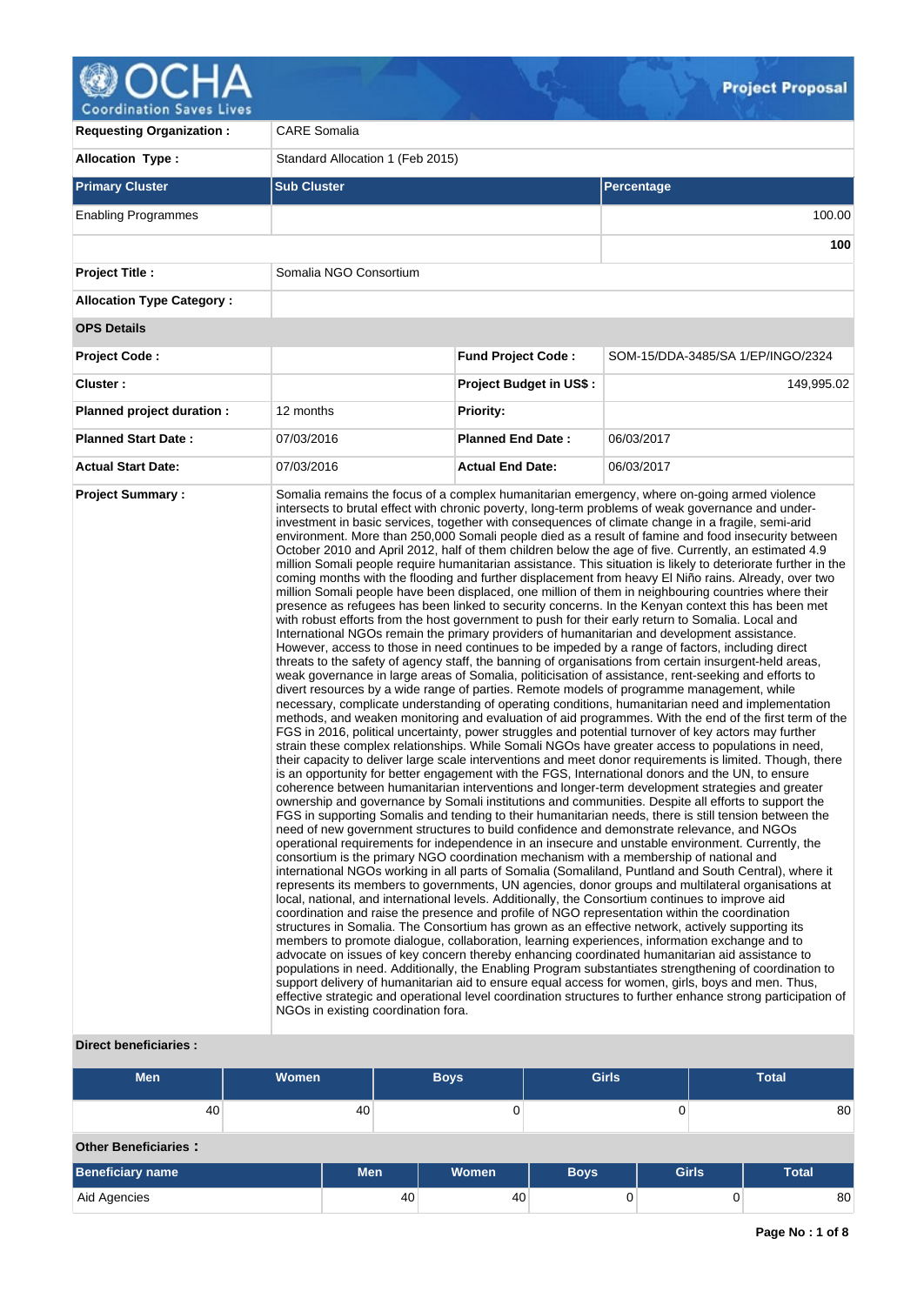## **Indirect Beneficiaries :**

#### **Catchment Population:**

The target number of Local and International NGOs is 80. The Somalia NGO Consortium (SNC) is a network of Local and International NGOs working in Somalia. In this regard, the Consortium supports the importance of gender equality thereby involving both men and women throughout the project.

#### **Link with allocation strategy :**

The project is linked to the allocation strategy for Enabling Programmes.

#### **Sub-Grants to Implementing Partners :**

| <b>Partner Name</b> | <b>Partner Type</b> | <b>Budget in US\$</b> |
|---------------------|---------------------|-----------------------|
|                     |                     |                       |

## **Other funding secured for the same project (to date) :**

|                           | <b>Other Funding Source</b> |    | <b>Other Funding Amount</b> |  |
|---------------------------|-----------------------------|----|-----------------------------|--|
|                           |                             |    |                             |  |
| Organization focal point: |                             |    |                             |  |
| - -                       |                             | -- | $-$                         |  |

| <b>Name</b>       | <b>Title</b> |                                   | <b>Phone</b>    |
|-------------------|--------------|-----------------------------------|-----------------|
| Abdurahman Sharif | Director     | director@somaliangoconsortium.org | $+254705180259$ |

## **BACKGROUND**

#### **1. Humanitarian context analysis**

Despite two years of incremental improvements, Somalia remains one of the world's complex emergencies. Multi-layered challenges including ongoing armed violence, weak institutions and governance, under investment in basic services and increasing climate change continue to trigger displacement and significantly threaten the livelihood security of communities. The 2015 Humanitarian Needs Overview for Somalia indicates that a combination of drought, insecurity, surging food prices, increasing malnutrition, access constraints and funding shortages have led to a serious deterioration of the humanitarian gains made in Somalia in the past two years. According to FSNAU (IPC, September 2014) , over 1 million people in Somalia are unable to meet their basic food requirements which figure has increased by 20 per cent since February 2014; whereas 2.1 million people struggle to meet their minimum food requirements thereby bringing the total number of people in need of humanitarian assistance to 3.2 million. One in seven children under the age of five--or 218,000 children--is estimated to be acutely malnourished; 44,000 of whom are severely malnourished. Over 1.1 million internally displaced people continue to face protection violations such as forced evictions, discrimination and gender-based violence (GBV). The HNO also point out the impact of inadequate basic services which undermines the resilience of vulnerable people. Approximately 3.2 million people need emergency assistance.

#### **2. Needs assessment**

Coordination and information sharing are critical to enable life-saving work of NGOs throughout Somalia. NGOs must be enabled to bring their experience to national and international stakeholders, all in an effort to facilitate effective delivery of aid, contribute to the alleviation of human suffering, and ultimately the development of Somalia. NGOs hope to support the process of greater resilience and local capacity building. Coordination structures created by the SNG are weak coupled with turnover in government institutions and reshuffling of ministers making it impossible to rely on agreements already made. With most donors and agency headquarters still based in neighboring Kenya, a volatile operating environment and significant access constraints, remote management further complicates agencies' understanding of operating conditions, humanitarian need and implementation . As the Government continues struggling to extend its influence, significant relief, rehabilitation, reconstruction and governance challenges lie ahead. Success of these efforts will depend on the Somalis with a determining role to be played by the international community; the field level implementation will be done, in large part, by NGOs who remain critical operational partners and who need an independent coordination mechanism in an increasingly politicized and volatile operating environment.

#### **3. Description Of Beneficiaries**

The Somalia NGO Consortium (SNC) is a network of Local and International NGOs working in humanitarian and developmental areas in Somalia. Somali Civil Society umbrella organisations and women networks are also part of the Consortium. Furthermore, the Consortium supports the importance of gender equality thereby involving both men and women throughout the project.

#### **4. Grant Request Justification**

Additional funding will enable the Consortium to enhance conduct its core activities of information sharing, advocacy, representation and coordination in Somalia.

#### **5. Complementarity**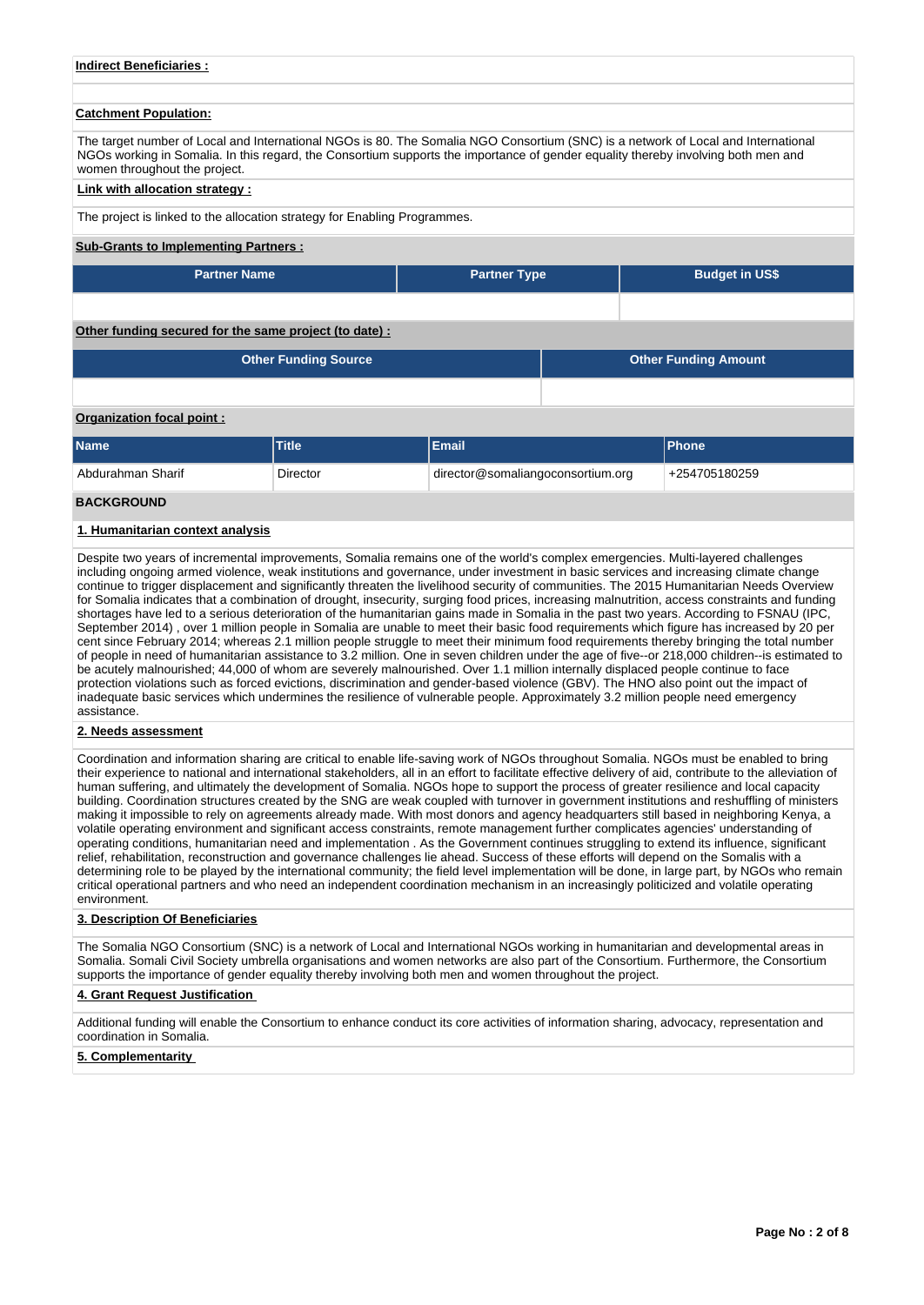The Somalia NGO Consortium, which has supported NGO coordination since 1999, is the primary NGO mechanism to support information sharing, coordination, representation, advocacy and capacity building and a key partner to other stakeholders including UN agencies and donors. Consortium membership includes national and international NGOs working in all regions of Somalia, accounting for the majority of NGO revenue spent in Somalia. Consortium representation and leadership in all areas of Somalia has strengthened, including in Mogadishu. The Consortium analyses the needs of its members regularly adapting its structure and activities. Consistent engagement with humanitarian UN agencies allows information sharing and common action. Support and facilitation of advocacy initiatives ensures that NGO concerns are brought to the forefront and all stakeholders inform of the situation on the ground. Working groups provide a platform for sharing of lessons learnt, creating of synergies and better understanding of the operating environment. The Consortium supports its members to improve the effectiveness of programmes by engaging all levels of external stakeholders in dialogue on policy-making, key decision affecting NGOs' delivery of quality assistance in Somalia/Somaliland and risk mitigation best practice. It promotes training on ethical delivery, humanitarian principles, standards and risk mitigation to increase aid effectiveness through greater principled engagement.

## **LOGICAL FRAMEWORK**

#### **Overall project objective**

A forum for coordination / information sharing among NGOs operational in Somalia , with effective support and coordination transmitting NGO experience and key concerns. To provide a platform for information exchange, networking, creation of new linkages and strengthening of existing partnerships

| <b>Enabling Programmes</b> |                                                 |                                 |  |  |  |  |  |  |
|----------------------------|-------------------------------------------------|---------------------------------|--|--|--|--|--|--|
| <b>Cluster objectives</b>  | <b>Strategic Response Plan (SRP) objectives</b> | <b>Percentage of activities</b> |  |  |  |  |  |  |
| N/A                        | N/A                                             | 100                             |  |  |  |  |  |  |

**Contribution to Cluster/Sector Objectives :** The enabling Programmes mandate and the justification of its existence is the ability to have crosscutting issues of implementation while at the same time supplement existing programmes especially to other clusters in existence. This grant request will supplement other clusters owing to its nature of coordination and support of membership activities with the Consortium's ability to provide a data pool and a forum for information exchange. Through this aspect there will be interlinkages that will promote efficiency on all thematic contexts of operation within Somalia actors

#### **Outcome 1**

An effective inclusive coordination and communication mechanism provided

#### **Output 1**

#### **Description**

-

## **Assumptions & Risks**

## **Activities**

#### **Activity 1.1.1**

#### **Standard Activity : Not Selected**

Provide support to enable strategic coordination and active participation of a growing number of increasingly capable NGOs **Indicators**

|                                |                                                                                                                                |                                                                | <b>End cycle beneficiaries</b>                  |  | End<br>cycle |  |               |  |  |
|--------------------------------|--------------------------------------------------------------------------------------------------------------------------------|----------------------------------------------------------------|-------------------------------------------------|--|--------------|--|---------------|--|--|
| Code                           | <b>Cluster</b>                                                                                                                 | <b>Indicator</b>                                               | <b>Boys</b> Girls<br><b>Women</b><br><b>Men</b> |  |              |  | <b>Target</b> |  |  |
| Indicator 1.1                  | <b>Enabling Programmes</b>                                                                                                     | Number of coordination meetings held or<br>facilitated         |                                                 |  |              |  | 40            |  |  |
| <b>Means of Verification:</b>  |                                                                                                                                |                                                                |                                                 |  |              |  |               |  |  |
| Indicator 1.2                  | <b>Enabling Programmes</b>                                                                                                     | Participation of members in working groups and<br>initiatives. |                                                 |  |              |  |               |  |  |
| <b>Means of Verification:</b>  |                                                                                                                                |                                                                |                                                 |  |              |  |               |  |  |
| Indicator 1.3                  | <b>Enabling Programmes</b>                                                                                                     | No.of strategic meetings organised                             |                                                 |  |              |  | 30            |  |  |
| <b>Means of Verification:</b>  |                                                                                                                                |                                                                |                                                 |  |              |  |               |  |  |
| <b>Outcome 2</b>               |                                                                                                                                |                                                                |                                                 |  |              |  |               |  |  |
|                                | NGO position is represented within key coordination fora                                                                       |                                                                |                                                 |  |              |  |               |  |  |
| <b>Output 2</b>                |                                                                                                                                |                                                                |                                                 |  |              |  |               |  |  |
| <b>Description</b>             |                                                                                                                                |                                                                |                                                 |  |              |  |               |  |  |
|                                |                                                                                                                                |                                                                |                                                 |  |              |  |               |  |  |
| <b>Assumptions &amp; Risks</b> |                                                                                                                                |                                                                |                                                 |  |              |  |               |  |  |
|                                |                                                                                                                                |                                                                |                                                 |  |              |  |               |  |  |
| <b>Activities</b>              |                                                                                                                                |                                                                |                                                 |  |              |  |               |  |  |
| Activity 2.2.1                 |                                                                                                                                |                                                                |                                                 |  |              |  |               |  |  |
|                                | <b>Standard Activity: Not Selected</b>                                                                                         |                                                                |                                                 |  |              |  |               |  |  |
|                                | Represent members in key coordination fora, articulating NGO concerns, and sharing information with the broader NGO community. |                                                                |                                                 |  |              |  |               |  |  |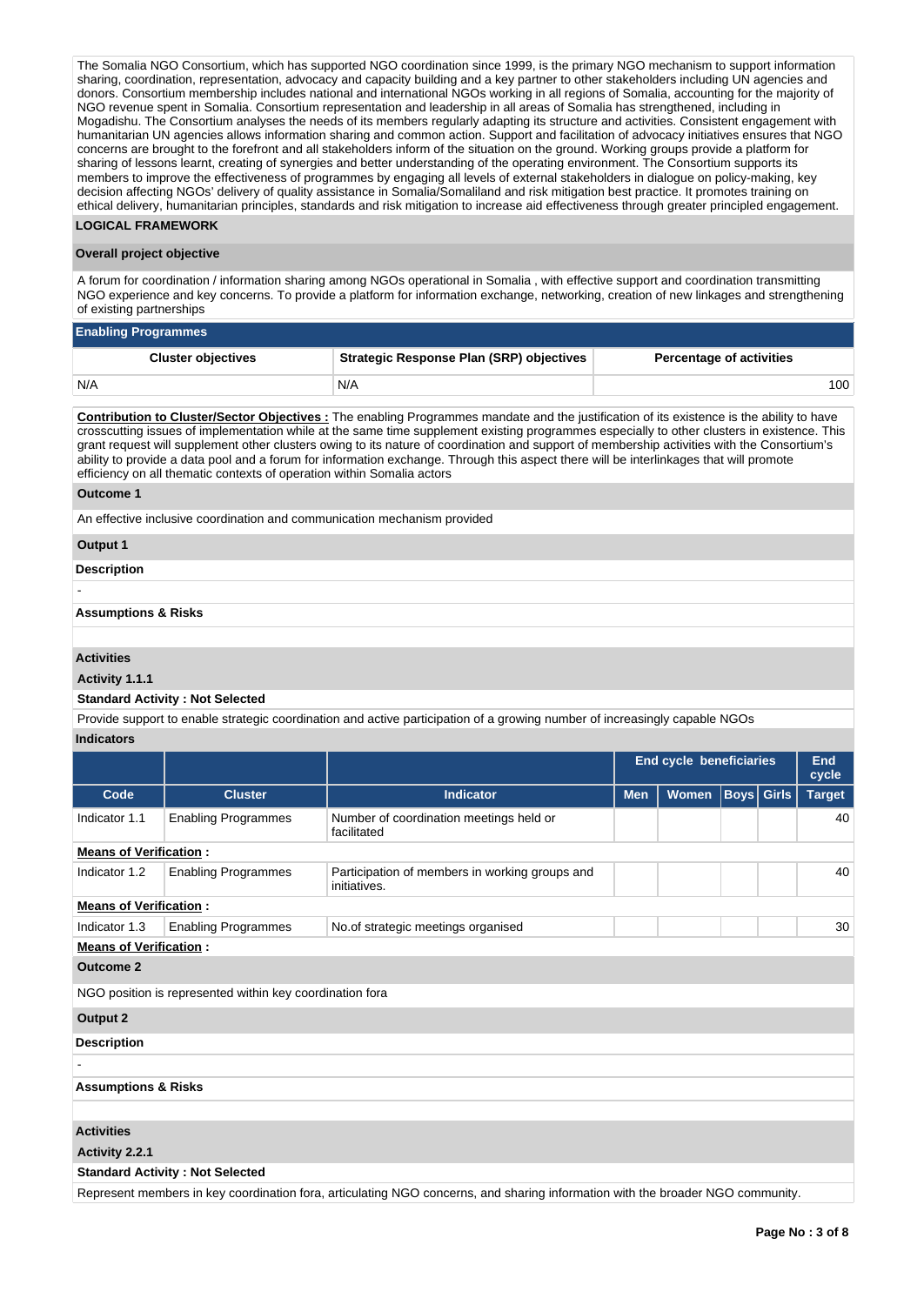## **Activity 2.2.2**

## **Standard Activity : Not Selected**

Facilitate briefings and statements to articulate key NGO concerns and increase understanding of NGO programming in Somalia.

## **Activity 2.2.3**

## **Standard Activity : Not Selected**

Undertake evidence-based advocacy that is aimed at influencing and improving policy and legislative frameworks in Somalia. Through advocacy and policy influencing, promote transparency and accountability for effective humanitarian assistance to the people of Somalia. **Indicators**

|               |                            |                                                        |            | <b>End cycle beneficiaries</b> |  |  |    |
|---------------|----------------------------|--------------------------------------------------------|------------|--------------------------------|--|--|----|
| Code          | <b>Cluster</b>             | <b>Indicator</b>                                       | <b>Men</b> | Women   Boys   Girls   Target  |  |  |    |
| Indicator 2.1 | <b>Enabling Programmes</b> | Number of coordination meetings held or<br>facilitated |            |                                |  |  | 10 |

## **Means of Verification :**

## **Outcome 3**

Effective and accountable delivery of assistance to Somali communities in need.

#### **Output 3**

-

## **Description**

**Assumptions & Risks**

#### **Activities**

## **Activity 3.3.1**

#### **Standard Activity : Not Selected**

Promote training on ethical delivery, humanitarian principles, standards and risk mitigation to increase aid effectiveness through greater principled engagement

# **Activity 3.3.2**

## **Standard Activity : Not Selected**

Facilitate the development and promotion of tools to facilitate NGO adherence to quality standards and accountability mechanism.

## **Activity 3.3.3**

#### **Standard Activity : Not Selected**

## Centralize information on capacity building.

## **Indicators**

|                                        |                            |                                                                                                                                                                 | End cycle beneficiaries                         |  | End<br>cycle |  |               |
|----------------------------------------|----------------------------|-----------------------------------------------------------------------------------------------------------------------------------------------------------------|-------------------------------------------------|--|--------------|--|---------------|
| Code                                   | <b>Cluster</b>             | <b>Indicator</b>                                                                                                                                                | <b>Boys Girls</b><br><b>Men</b><br><b>Women</b> |  |              |  | <b>Target</b> |
| Indicator 3.1                          | <b>Enabling Programmes</b> | Number of coordination meetings held or<br>facilitated                                                                                                          |                                                 |  |              |  | 5             |
| <b>Means of Verification:</b>          |                            |                                                                                                                                                                 |                                                 |  |              |  |               |
| Indicator 3.2                          | <b>Enabling Programmes</b> | Access facilitated to quality information on skills<br>development and training on operating<br>environment and ethical standards delivered.                    |                                                 |  |              |  |               |
| <b>Means of Verification:</b>          |                            |                                                                                                                                                                 |                                                 |  |              |  |               |
| Indicator 3.3                          | <b>Enabling Programmes</b> | Collectively identified best practice on key<br>operational issues. Identification of tools to<br>promote adherence to quality standards and<br>accountability. |                                                 |  |              |  |               |
| <b>Means of Verification:</b>          |                            |                                                                                                                                                                 |                                                 |  |              |  |               |
| <b>Additional Targets:</b>             |                            |                                                                                                                                                                 |                                                 |  |              |  |               |
| <b>M&amp;R</b>                         |                            |                                                                                                                                                                 |                                                 |  |              |  |               |
| <b>Monitoring &amp; Reporting plan</b> |                            |                                                                                                                                                                 |                                                 |  |              |  |               |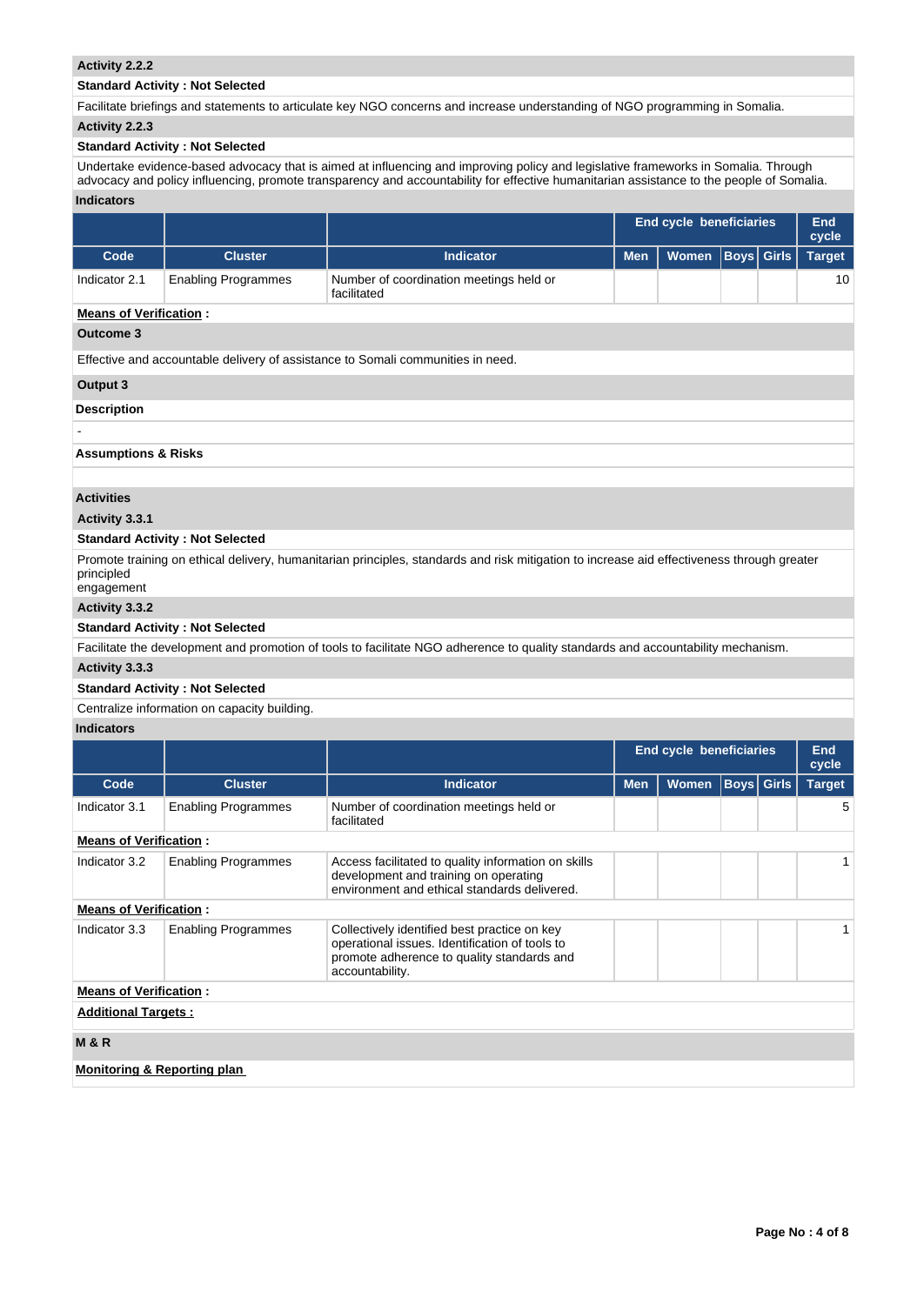Monitoring & Evaluation within the Consortium are grounded on surveys and assessments that are periodically carried out. Evaluations are ongoing processes that ensure accountability within the organization. The Consortium manages its outputs and impacts of indicators with well-structured work plans and procedures that are guided by the Mandate and Consortium Strategy to determine the Consortium's progress. Additionally, monitoring of SNC's outputs is done on a regular basis through a variety of different mechanisms: monthly reports of coordination and representation activities; biannual review of progress against the log-frame; online, anonymous surveys of the Consortium membership as a tool used to get feedback on the performance and impact of SNC activities; external reviews of key initiatives; and annual external audits and comprehensive external evaluations every three years. Moreover, an external evaluation was carried out in 2014 and as a result adjustments have been made to the structure and functioning of the Consortium. Activities carried out by the Consortium are developed and created from membership needs, feedback, surveys and evaluations. As appropriate the project will report on the identified cluster indicators. Interviews with key stakeholders such as the donor group and the UN system have been carried out annually to request feedback on the effectiveness of the Consortium a well as to seek suggestions on ways of improve its impact.

#### **Workplan**

| <b>Activity description</b>                                                                                                                                                                                                                                                                          | Year |  |    |              |              |              |              | 8        | 9        |          |          |    |
|------------------------------------------------------------------------------------------------------------------------------------------------------------------------------------------------------------------------------------------------------------------------------------------------------|------|--|----|--------------|--------------|--------------|--------------|----------|----------|----------|----------|----|
| Activity 1.1.1: Provide support to enable strategic coordination and active<br>participation of a growing number of increasingly capable NGOs                                                                                                                                                        | 2016 |  | X. | $\mathsf{x}$ | X            | $\mathsf{X}$ | $\mathsf{X}$ | lx.      | ΙX.      | X        | $\times$ | X. |
| Activity 2.2.1: Represent members in key coordination fora, articulating NGO<br>concerns, and sharing information with the broader NGO community.                                                                                                                                                    | 2016 |  | X  | X            | X            | $\mathsf{X}$ | X.           | X.       | $\times$ | <b>X</b> | X        | X  |
| Activity 2.2.2: Facilitate briefings and statements to articulate key NGO concerns<br>and increase understanding of NGO programming in Somalia.                                                                                                                                                      | 2016 |  | X  | X            | X            | <sup>X</sup> | ΙX.          | X.       | X.       | X.       | X        | X  |
| Activity 2.2.3: Undertake evidence-based advocacy that is aimed at influencing and<br>improving policy and legislative frameworks in Somalia. Through advocacy and<br>policy influencing, promote transparency and accountability for effective<br>humanitarian assistance to the people of Somalia. | 2016 |  | X  | X            | X            | X            | X.           | X        | X        | X        | X        | x  |
| Activity 3.3.1: Promote training on ethical delivery, humanitarian principles,<br>standards and risk mitigation to increase aid effectiveness through greater<br>principled<br>engagement                                                                                                            | 2016 |  | X  | X            | $\mathsf{x}$ | $\mathsf{x}$ | $\mathsf{X}$ | <b>X</b> | <b>X</b> | <b>X</b> | $\times$ | X  |
| Activity 3.3.2: Facilitate the development and promotion of tools to facilitate NGO<br>adherence to quality standards and accountability mechanism.                                                                                                                                                  | 2016 |  | X  | X            | $\mathsf{x}$ | ΙX.          | X.           | X.       | X        | <b>X</b> | X        | X  |
| Activity 3.3.3: Centralize information on capacity building.                                                                                                                                                                                                                                         | 2016 |  | X  | X            | X            | $\mathsf{X}$ | X            | X        | X        | $\times$ | X        |    |

## **OTHER INFO**

## **Accountability to Affected Populations**

The SNC produces and disseminates information products to its membership including weekly bulletins, regional and thematic updates on key developments in Somalia. This is done through a mass mailing system. Also, feedback of external and internal meetings is relayed to the membership in form of meeting minutes. Provision of platforms for information exchange and coordination both at Nairobi and in Somalia/Somaliland ensuring agencies are consistently updated remains a key aspect of the SNC's work. Through the course of the implementation period, there are issues that arise out of contextual frameworks in Somalia are also an area that the Consortium addresses through policy brief, press releases and statements when the need arises.

#### **Implementation Plan**

Provision of support to enable strategic field coordination will be done through meetings in the field on thematic issues and at monthly meetings aimed at bringing the membership up to date on issues affecting their operations. Enabled active participation of a growing number of increasingly capable NGOs by providing a forum/platform where agencies can present their concerns and debate on the best way forward in addressing the same.Facilitation public briefings and statements to increase understanding of NGO programming in Somalia and key NGO concerns will be done in conjunction with the membership based on evidence and field experience. Centralization of information on capacity building and pursuing of lessons learnt will be published on a skills development hub. Members will personally upload information of their project activities onto a 3W matrix developed by the consortium thereby creating visibility and promoting transperancy. with support from the Consortium secretariat. Represent Consortium members in coordination fora negotiating their interests will be carried out by the Consortium director and regional focal points where applicable to ensure NGO concerns are vocalized and taken into consideration. Facilitate advocacy initiatives on areas of common concern.

#### **Coordination with other Organizations in project area**

| Name of the organization                                                   | Areas/activities of collaboration and rationale |  |  |  |  |  |  |
|----------------------------------------------------------------------------|-------------------------------------------------|--|--|--|--|--|--|
| <b>OCHA</b>                                                                | Sharing information                             |  |  |  |  |  |  |
| <b>ICVA</b>                                                                | Lessons learnt                                  |  |  |  |  |  |  |
| Interaction                                                                | Sharing information; coordination               |  |  |  |  |  |  |
| Organisation for Islamic Cooperation (OIC)                                 | Sharing information                             |  |  |  |  |  |  |
| <b>Environment Marker Of The Project</b>                                   |                                                 |  |  |  |  |  |  |
|                                                                            |                                                 |  |  |  |  |  |  |
| <b>Gender Marker Of The Project</b>                                        |                                                 |  |  |  |  |  |  |
| 2a- The project is designed to contribute significantly to gender equality |                                                 |  |  |  |  |  |  |
| <b>Justify Chosen Gender Marker Code</b>                                   |                                                 |  |  |  |  |  |  |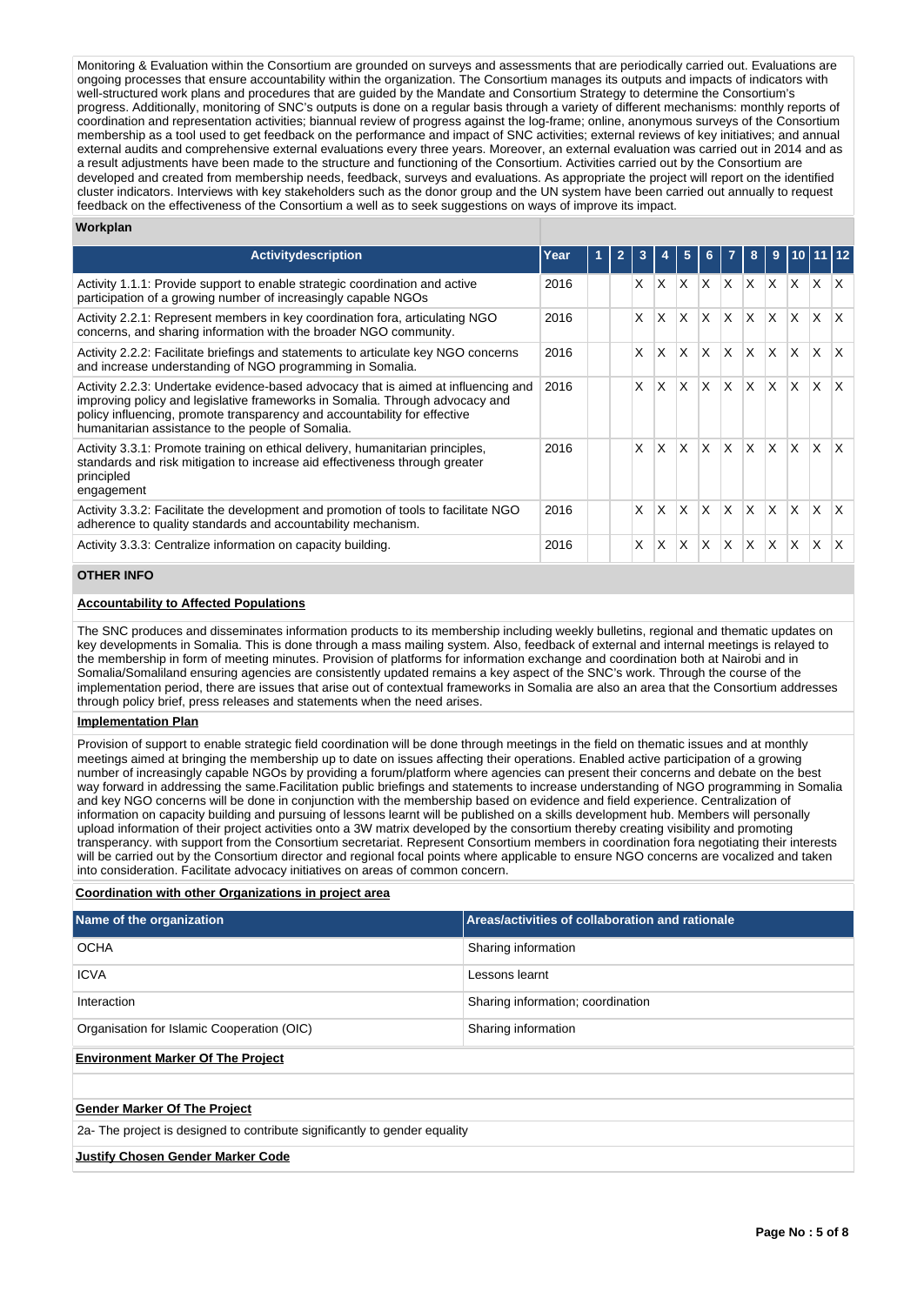Consortium membership comprises humanitarian and development organisations, including Somali civil society umbrella organisations and women networks. Consortium representation in Somalia has been strengthened with a female regional focal point. SNC provides space for NGOs to articulate their experience and needs and to enable those voices that are otherwise largely discriminated against, in particular women and youth, to be heard.

**Protection Mainstreaming**

## **Country Specific Information**

**Safety and Security** 

#### **Access**

#### **BUDGET**

| Code | <b>Budget Line Description</b>                                                                                                                                                            |   | D / S Quantity | <b>Unit</b><br>cost   | <b>Duration</b><br><b>Recurran</b><br>ce | %<br>charged<br>to CHF | <b>Total Cost</b> |  |  |  |  |  |  |
|------|-------------------------------------------------------------------------------------------------------------------------------------------------------------------------------------------|---|----------------|-----------------------|------------------------------------------|------------------------|-------------------|--|--|--|--|--|--|
|      | <b>Staff and Other Personnel Costs</b>                                                                                                                                                    |   |                |                       |                                          |                        |                   |  |  |  |  |  |  |
| 1.1  | <b>NGO Consortium Director</b>                                                                                                                                                            | D | 1 <sup>1</sup> | 10,50<br>0.00         | 12                                       | 3175.00<br>℅           | 40,005.00         |  |  |  |  |  |  |
|      | (A:1 Staff and Other Personnel Costs: International Staff) The overall manager of the project, giving strategic direction and<br>overseeing all aspects of the project. (TimeUnit: month) |   |                |                       |                                          |                        |                   |  |  |  |  |  |  |
| 1.3  | <b>Project Coordinator</b>                                                                                                                                                                | D |                | $1 \mid 2,085$<br>.50 | 12                                       | 3996.00<br>℅           | 10,000.39         |  |  |  |  |  |  |
|      | (A:1 Staff and Other Personnel Costs: Local Staff) Gives coordination and support to the Consortium members (TimeUnit: month)                                                             |   |                |                       |                                          |                        |                   |  |  |  |  |  |  |
| 1.4  | Regional Focal Point Somaliland                                                                                                                                                           | D |                | $1 \mid 3,333$<br>.00 | 12                                       | 3750.00<br>%           | 14,998.50         |  |  |  |  |  |  |
|      | (A:1 Staff and Other Personnel Costs: Local Staff) Key Regional representative for Somaliland (TimeUnit: month)                                                                           |   |                |                       |                                          |                        |                   |  |  |  |  |  |  |
| 1.5  | Regional Focal Point Puntland                                                                                                                                                             | D | 1 <sup>1</sup> | 3,333<br>.00          | 12                                       | 3750.00<br>%           | 14,998.50         |  |  |  |  |  |  |
|      | (A:1 Staff and Other Personnel Costs: Local Staff) Key Regional representative for Puntland (TimeUnit: month)                                                                             |   |                |                       |                                          |                        |                   |  |  |  |  |  |  |
| 1.6  | SNC Coordinator, Mogadishu                                                                                                                                                                | D | 1              | 3.667<br>.00.         | 12                                       | 3409.00<br>%           | 15.000.96         |  |  |  |  |  |  |
|      | (A:1 Staff and Other Personnel Costs: Local Staff) Key Regional Representative for Mogadishu (TimeUnit: month)                                                                            |   |                |                       |                                          |                        |                   |  |  |  |  |  |  |
| 1.2  | Senior Information & Advocacy Officer                                                                                                                                                     | D | 1 <sup>1</sup> | 6,375<br>.00.         | 12                                       | 1961.00<br>%           | 15,001.65         |  |  |  |  |  |  |
|      | (A:1 Staff and Other Personnel Costs: International Staff) Supports information and Advocacy management in all regions<br>(TimeUnit: month)                                               |   |                |                       |                                          |                        |                   |  |  |  |  |  |  |
| 1.7  | Senior Admin & Finance Officer                                                                                                                                                            | D |                | 1 761.9<br>$\Omega$   | 12                                       | 2188.00<br>%           | 2,000.44          |  |  |  |  |  |  |
|      | (A:1 Staff and Other Personnel Costs: Local Staff) Manages Administration and Finance support to the project. Shared position<br>with NSP (TimeUnit: month)                               |   |                |                       |                                          |                        |                   |  |  |  |  |  |  |
| 1.8  | Accountant                                                                                                                                                                                | D | 1 <sup>1</sup> | 285.7                 | 12                                       | 5900.00<br>$\%$        | 2,022.83          |  |  |  |  |  |  |
|      | (A:1 Staff and Other Personnel Costs: Local Staff) Gives Financial support to the project. Shared position with NSP (TimeUnit:<br>month)                                                  |   |                |                       |                                          |                        |                   |  |  |  |  |  |  |
| 1.9  | Logistics Officer                                                                                                                                                                         | D |                | 1 152.3<br>8          |                                          | 12 10000.00<br>%       | 1,828.56          |  |  |  |  |  |  |
|      | (A:1 Staff and Other Personnel Costs: Local Staff) Gives Administrative support to the project (TimeUnit: month)                                                                          |   |                |                       |                                          |                        |                   |  |  |  |  |  |  |
|      | <b>Section Total</b><br>115,856.83                                                                                                                                                        |   |                |                       |                                          |                        |                   |  |  |  |  |  |  |
|      | <b>Contractual Services</b>                                                                                                                                                               |   |                |                       |                                          |                        |                   |  |  |  |  |  |  |
| 4.1  | Consultancies                                                                                                                                                                             | D |                | 3 945.0<br>0          | 6                                        | 3240.00<br>%           | 5,511.24          |  |  |  |  |  |  |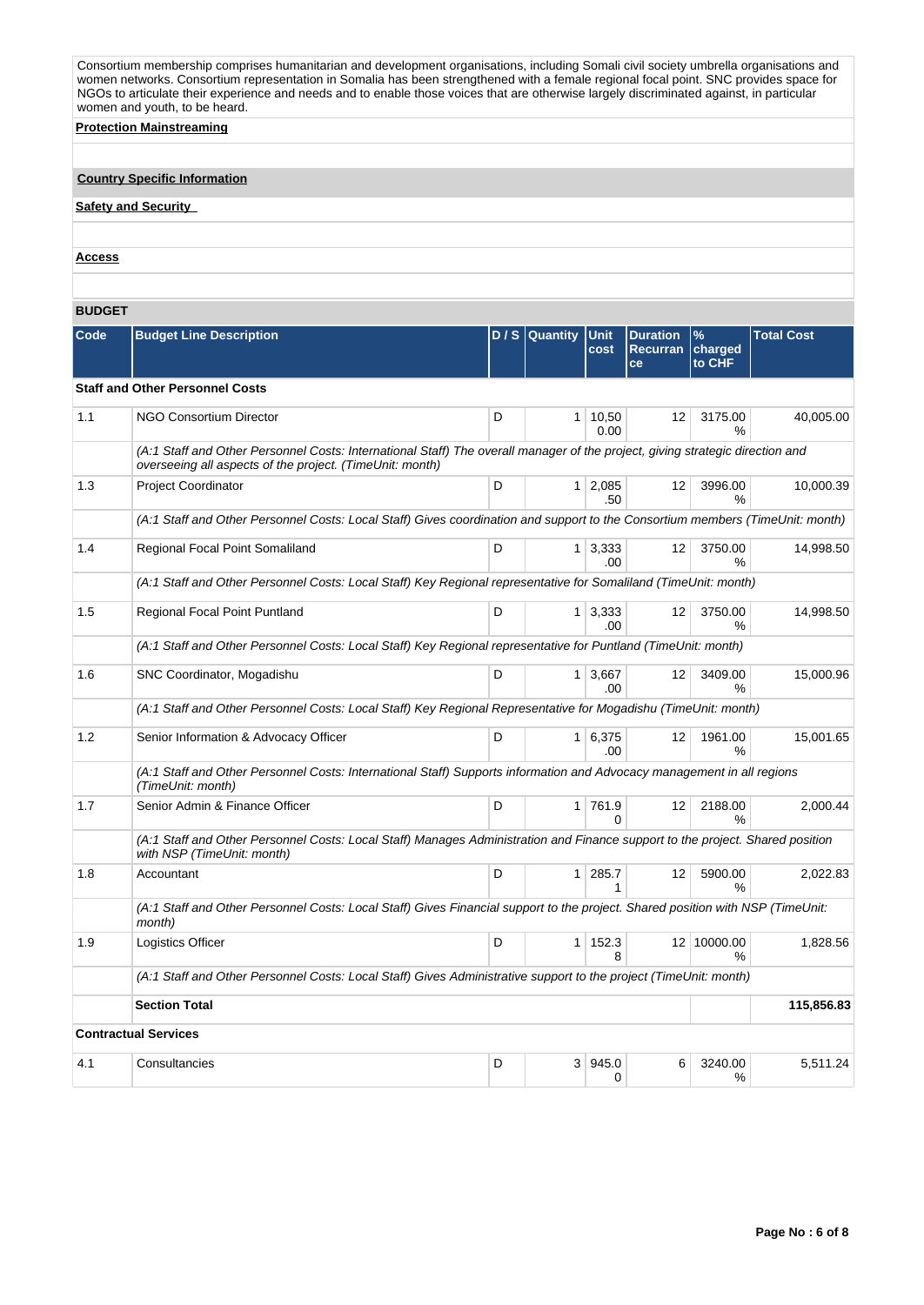|                   | Introduction to working in Somalia: NGOs that introduce new senior staff mainly in the field require that their staff to be equipped<br>with skill and expertise to understand the Somali context.<br>3 year Strategy: The new Somalia NGO Consortium strategy is due. A consultant will be hired to facilitate the process and<br>prepare a final 3 year strategy.<br>Capacity Building for local NGOs: Empowerment and equipping of Local NGOs is needed in Somalia to increase their skill and<br>abilities to engage with Governments and promote dialogue with stakeholders.<br>Separate consultants will be contracted to facilitate provision of skills development for NGOs and give NGOs field staff<br>information regarding working in Somalia. (TimeUnit: lumpsum) |   |                |                       |    |                  |            |
|-------------------|--------------------------------------------------------------------------------------------------------------------------------------------------------------------------------------------------------------------------------------------------------------------------------------------------------------------------------------------------------------------------------------------------------------------------------------------------------------------------------------------------------------------------------------------------------------------------------------------------------------------------------------------------------------------------------------------------------------------------------------------------------------------------------|---|----------------|-----------------------|----|------------------|------------|
|                   | <b>Section Total</b>                                                                                                                                                                                                                                                                                                                                                                                                                                                                                                                                                                                                                                                                                                                                                           |   |                |                       |    |                  | 5,511.24   |
| Travel            |                                                                                                                                                                                                                                                                                                                                                                                                                                                                                                                                                                                                                                                                                                                                                                                |   |                |                       |    |                  |            |
| 5.1               | Visa fees & Airport fees                                                                                                                                                                                                                                                                                                                                                                                                                                                                                                                                                                                                                                                                                                                                                       | D |                | 3   55.00             |    | 12 10000.00<br>℅ | 1,980.00   |
|                   | includes visa fees, airport entry to Somalia and Kenya (TimeUnit: trip)                                                                                                                                                                                                                                                                                                                                                                                                                                                                                                                                                                                                                                                                                                        |   |                |                       |    |                  |            |
| 5.2               | <b>Flights Somalia</b>                                                                                                                                                                                                                                                                                                                                                                                                                                                                                                                                                                                                                                                                                                                                                         | D |                | 2 250.0<br>0          | 12 | 4160.00<br>%     | 2,496.00   |
|                   | includes travel to and from Somalia as well as within Somalia (TimeUnit: trip)                                                                                                                                                                                                                                                                                                                                                                                                                                                                                                                                                                                                                                                                                                 |   |                |                       |    |                  |            |
| 5.3               | Per Diem while on mission                                                                                                                                                                                                                                                                                                                                                                                                                                                                                                                                                                                                                                                                                                                                                      | D |                | 3 210.0<br>0          | 12 | 3333.00<br>%     | 2,519.75   |
|                   | includes meals, incidentals, accommodation (TimeUnit: trip)                                                                                                                                                                                                                                                                                                                                                                                                                                                                                                                                                                                                                                                                                                                    |   |                |                       |    |                  |            |
| 5.4               | Vehilce Hire Somaliland                                                                                                                                                                                                                                                                                                                                                                                                                                                                                                                                                                                                                                                                                                                                                        | D | 1.             | 1,250<br>.00          | 12 | 2666.00<br>%     | 3,999.00   |
|                   | meets transportation needs for Somaliland. To be based in Hargeisa (TimeUnit: month)                                                                                                                                                                                                                                                                                                                                                                                                                                                                                                                                                                                                                                                                                           |   |                |                       |    |                  |            |
| 5.5               | <b>Vehicle Hire Puntland</b>                                                                                                                                                                                                                                                                                                                                                                                                                                                                                                                                                                                                                                                                                                                                                   | D | 1 <sup>1</sup> | 1,250<br>.00          | 12 | 2666.00<br>%     | 3,999.00   |
|                   | meets transportation needs for Puntland. To be based in Garowe. (TimeUnit: month)                                                                                                                                                                                                                                                                                                                                                                                                                                                                                                                                                                                                                                                                                              |   |                |                       |    |                  |            |
|                   | <b>Section Total</b>                                                                                                                                                                                                                                                                                                                                                                                                                                                                                                                                                                                                                                                                                                                                                           |   |                |                       |    |                  | 14,993.75  |
|                   | <b>General Operating and Other Direct Costs</b>                                                                                                                                                                                                                                                                                                                                                                                                                                                                                                                                                                                                                                                                                                                                |   |                |                       |    |                  |            |
| 7.1               | Communication and IT costs                                                                                                                                                                                                                                                                                                                                                                                                                                                                                                                                                                                                                                                                                                                                                     | D | 1 <sup>1</sup> | 1,500<br>.00          | 12 | 555.00%          | 999.00     |
|                   | includes all telephone, internet, IT service level contract (both software and hardware). Some costs are shared with NSP<br>(TimeUnit: month)                                                                                                                                                                                                                                                                                                                                                                                                                                                                                                                                                                                                                                  |   |                |                       |    |                  |            |
| 7.2               | Bank charges                                                                                                                                                                                                                                                                                                                                                                                                                                                                                                                                                                                                                                                                                                                                                                   | D | 1              | 160.0<br>0            | 12 | 2000.00<br>%     | 384.00     |
|                   | includes bank transaction charges (TimeUnit: month)                                                                                                                                                                                                                                                                                                                                                                                                                                                                                                                                                                                                                                                                                                                            |   |                |                       |    |                  |            |
| 7.3               | Office rent contribution to field offices                                                                                                                                                                                                                                                                                                                                                                                                                                                                                                                                                                                                                                                                                                                                      | D |                | $1 \mid 1,666$<br>.00 | 12 | 1000.00<br>%     | 1,999.20   |
|                   | rent contribution in field offices, Mogadishu, Puntland, Somaliland. These offices are currently shared with NSP. Mogadishu will<br>be shared with DRC in the year 2016 (TimeUnit: month)                                                                                                                                                                                                                                                                                                                                                                                                                                                                                                                                                                                      |   |                |                       |    |                  |            |
| 7.4               | Consumables - Office stationary & Supplies                                                                                                                                                                                                                                                                                                                                                                                                                                                                                                                                                                                                                                                                                                                                     | D | 1              | 166.0<br>0            | 12 | 2200.00<br>%     | 438.24     |
|                   | includes office running costs for all SNC offices. This includes office stationery, catridges, toners                                                                                                                                                                                                                                                                                                                                                                                                                                                                                                                                                                                                                                                                          |   |                |                       |    |                  |            |
|                   | <b>Section Total</b>                                                                                                                                                                                                                                                                                                                                                                                                                                                                                                                                                                                                                                                                                                                                                           |   |                |                       |    |                  | 3,820.44   |
| <b>SubTotal</b>   |                                                                                                                                                                                                                                                                                                                                                                                                                                                                                                                                                                                                                                                                                                                                                                                |   | 26.00          |                       |    |                  | 140,182.26 |
| Direct            |                                                                                                                                                                                                                                                                                                                                                                                                                                                                                                                                                                                                                                                                                                                                                                                |   |                |                       |    |                  | 140,182.26 |
| Support           |                                                                                                                                                                                                                                                                                                                                                                                                                                                                                                                                                                                                                                                                                                                                                                                |   |                |                       |    |                  |            |
| <b>PSC Cost</b>   |                                                                                                                                                                                                                                                                                                                                                                                                                                                                                                                                                                                                                                                                                                                                                                                |   |                |                       |    |                  |            |
|                   | PSC Cost Percent                                                                                                                                                                                                                                                                                                                                                                                                                                                                                                                                                                                                                                                                                                                                                               |   |                |                       |    |                  | 7%         |
| <b>PSC Amount</b> |                                                                                                                                                                                                                                                                                                                                                                                                                                                                                                                                                                                                                                                                                                                                                                                |   |                |                       |    |                  | 9,812.76   |
| <b>Total Cost</b> |                                                                                                                                                                                                                                                                                                                                                                                                                                                                                                                                                                                                                                                                                                                                                                                |   |                |                       |    |                  | 149,995.02 |
|                   | <b>Grand Total CHF Cost</b>                                                                                                                                                                                                                                                                                                                                                                                                                                                                                                                                                                                                                                                                                                                                                    |   |                |                       |    |                  | 149,995.02 |